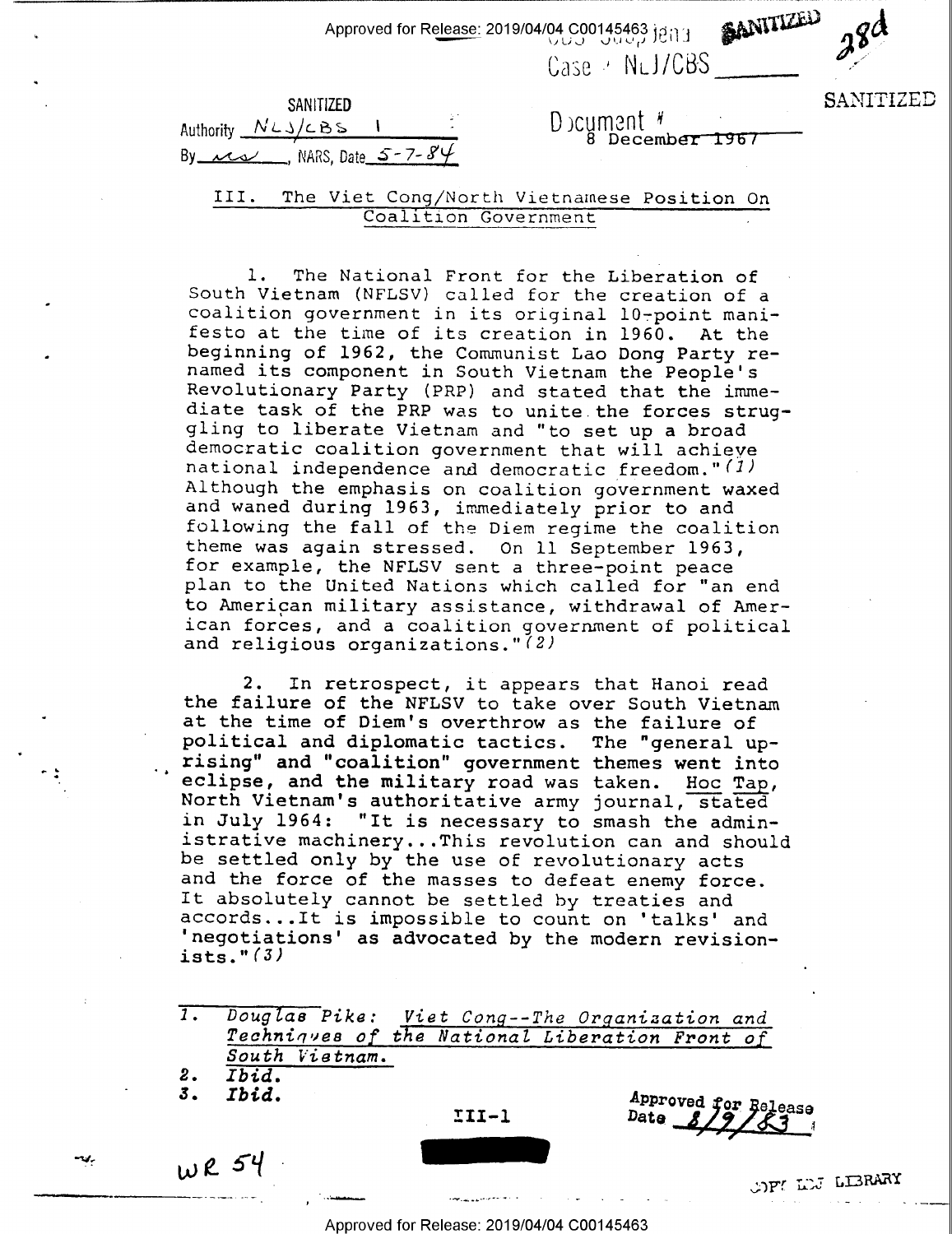national democratic coalition government." (4) As<br>early as October 1966, there were reports of<br>interest in reviving the democratic party in antici-3. In 1965, however, U.S. military support<br>for South Vietnam changed the character of the war.<br>The 1966 resolution of the Central Office for<br>South Vietnam (COSVN) -- the Lao Dong 12th Resolu-<br>tion -- while emphasizing prot pation of a general attack and a general revolt,<br>then scheduled for early 1967, which would re-<br>sult in the formation of a coalition government<br>in liberated provinces. (5) Courses on the 12th<br>Resolution for North Vietnames

4.

n> III II II II I

.0,

explained that the<br>
PRP had abandoned the notion of forming a<br>
resistance government and, instead, was concentrat-<br>
ing on a coalition government which would depend<br>
to a large extent on the cooperation of sympathetic<br>
ind

according to the VC/NVN "in keeping with the bal-<br>ance of forces in the world and in the country<br>between the two parties." He also added that the

4. CDEC 02-1854-67 and 04-3379-67. 5.

6. NIC 680/67, 3 August 1967.

III—2



OFT LDJ LIBRARY

\_, Approved for Release: 2019/04/04 C00145463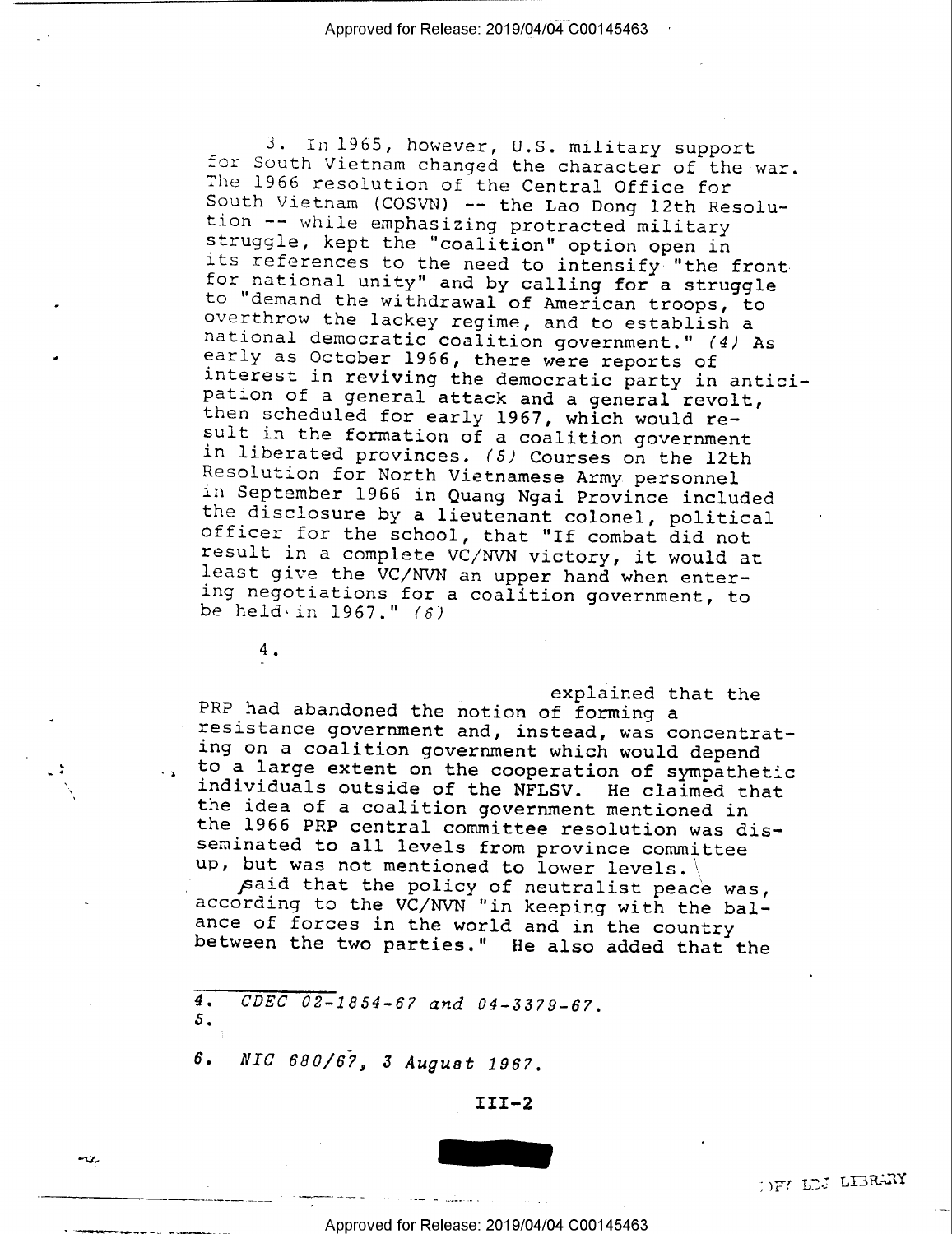NFLSV was no longer enough but would give way to<br>a coalition front wider than the NFLSV which would<br>back up the coalition government. The important<br>problem for the VC/NVN, he emphasized, was to con-<br>trol the lower levels o Union and Communist China in January 1967. It<br>was disseminated to COSVN in February 1967. The<br>major additional clarification of policy was that<br>North Vietnam formalized its neutral stand in the<br>Sino-Soviet dispute, and tha

5. In May and June 1967, a series of politi-<br>cal reorientation courses were held throughout<br>South Vietnam on the 13th Resolution. At some of<br>these, guarded references were made to negotiations<br>and coalition government. The course held from 7 to 21 May 1967 at which the<br>COSVN directive was discussed, indicated that the<br>ultimate objective was a general counter-offensive<br>and a general uprising. This would be done even<br>if U.S. troop strength was was mention of coalition government, in the sense of local VC administration linked to non-VC admin-<br>istration in Saigon -- a common theme as is re-<br>flected in a captured VC/NVN notebook containing<br>notes of a June 1967 training course: "Our

 $^{\prime}$ .  $7.4$  in the contract of  $\sim$   $1.1$  $8.$  CDEC 08-2684-67.

 $\cdot$ 

-

- J.

 $III-3$ 

 $\mathcal{C}$  .



WARELL OF STRAIN

~

Approved for Release: 2019/04/04 C00145463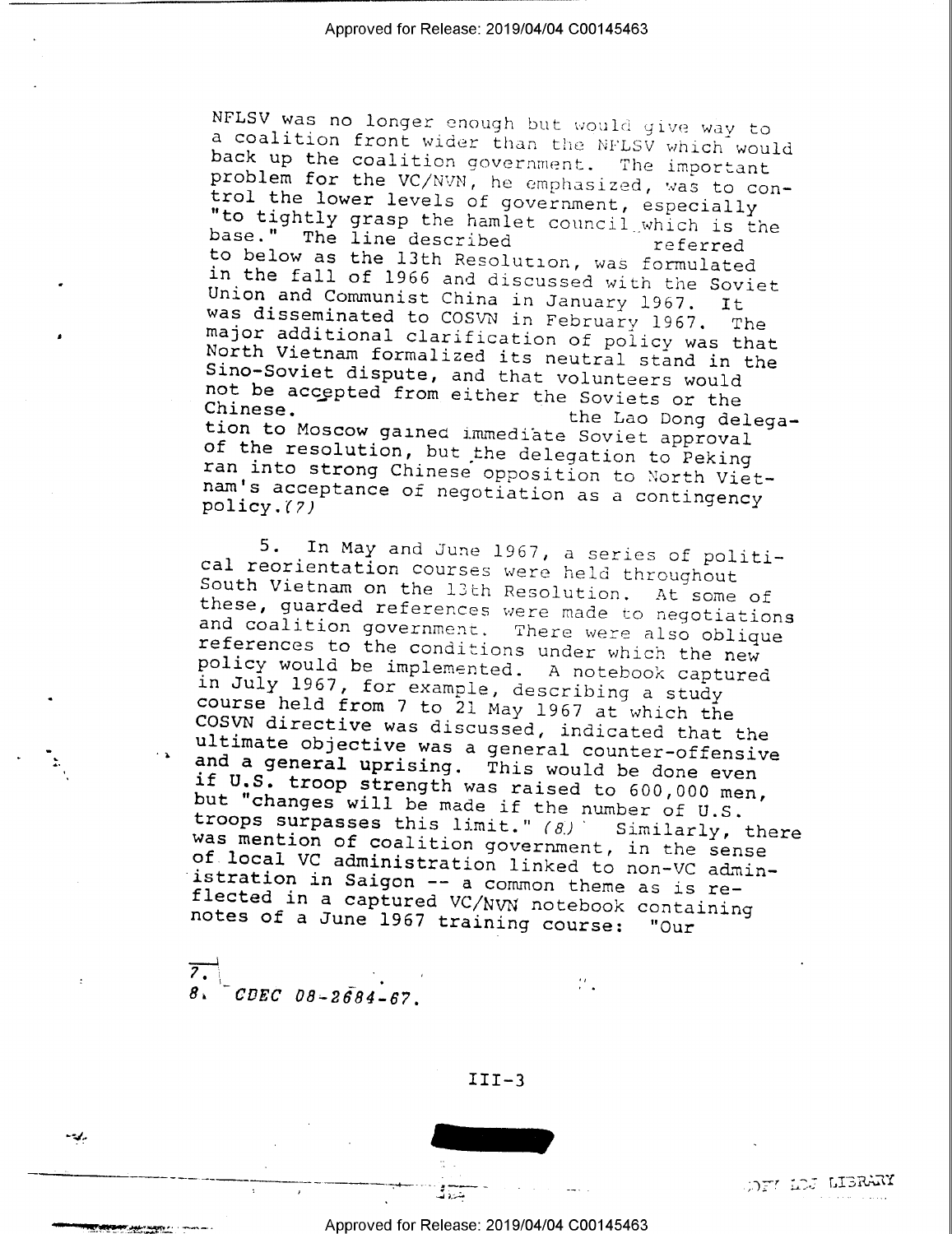strategy involves the simultaneous conduct of war<br>and negotiations...Victory will be achieved<br>through a general offensive uprising...Despite<br>through a general offensive uprising...Despite<br>meant infrastructure should be in

<sup>6</sup>. The communiqué published by the extra-<br>ordinary congress of the NFLSV, which adopted the<br>new program of the NFLSV on 20 August 1967, called<br>for a "National Democratic Coalition Government,"<br>and seems in retrospect to

9. CDEC 08-Z744-67. 10. CDEC 09-Z373-67.

**TR 12.** 

1

O

 $\mathcal{D}_{\mathbf{r}}$ 

 $\overline{1}$  :  $\overline{3}$  :  $\overline{3}$  :  $\overline{3}$  :  $\overline{3}$  :  $\overline{3}$  :  $\overline{3}$  :  $\overline{3}$  :  $\overline{3}$  :  $\overline{3}$  :  $\overline{3}$  :  $\overline{3}$  :  $\overline{3}$  :  $\overline{3}$  :  $\overline{3}$  :  $\overline{3}$  :  $\overline{3}$  :  $\overline{3}$  :  $\overline{3}$  :  $\overline{3}$  :

ريب

 $III-4$ 



Press Approved for Release: 2019/04/04 C00145463

, <sup>|</sup>

 $\mathbb{Z}$ 7' 3'25 LI3R43Y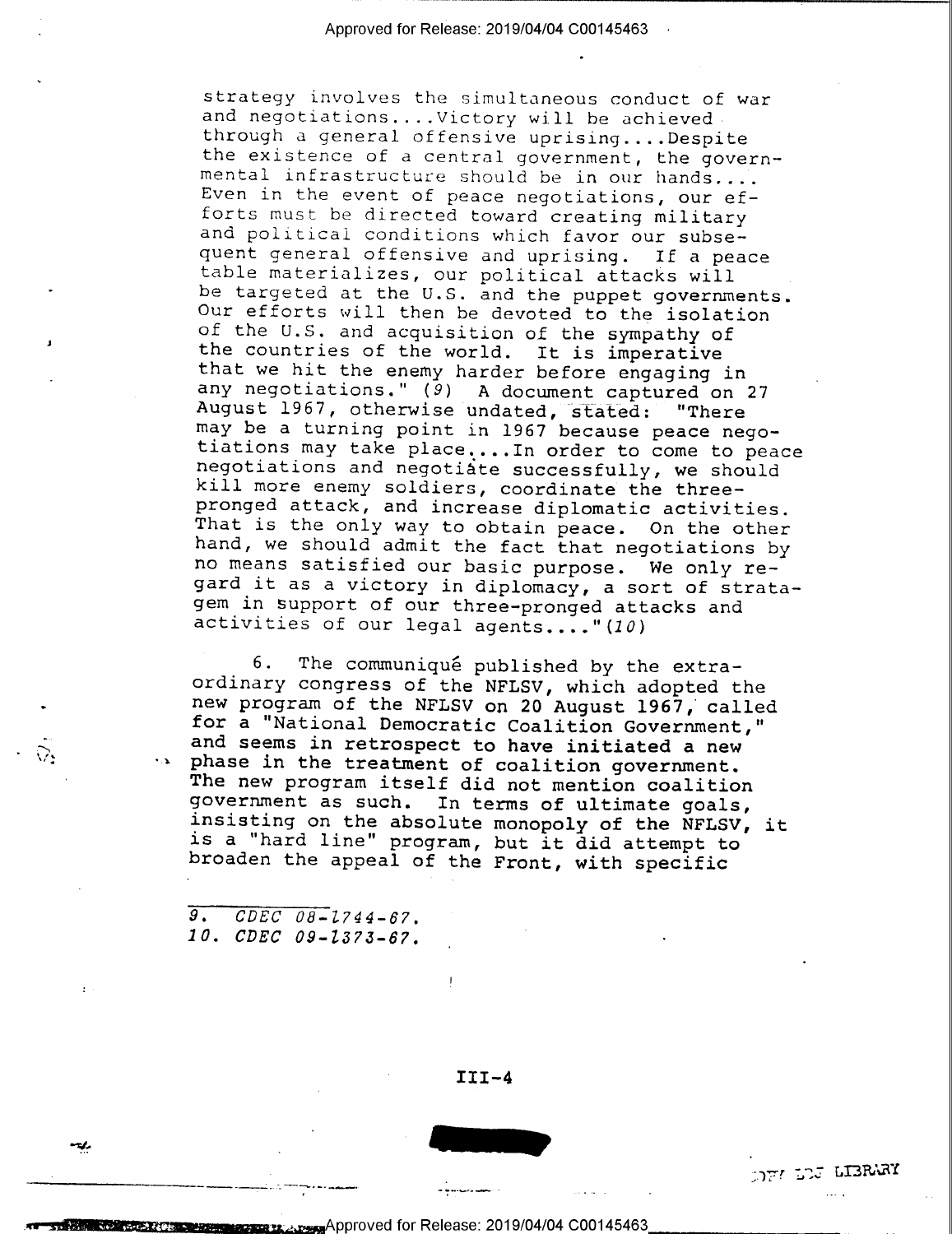attention to the sensitivities of "capitalists,"<br>
landlerds, intellectuals, and religious communities<br>
landlers questioned about its significance, how-<br>
ever, found little that was new in the program,<br>
and internal, cadrenational salvation," promotion of peace and neutral-<br>ity, and confirmation of the NFLSV as the legitilandlords, intellectuals, and religious communities. platform" should be studied in preparation for the<br>1967-68 winter-spring campaign. In this regard, NVN Premier Pham Van Dong to Le Nouvel Observateur<br>concerning the requirements for negotiations. (12<br>Pham Van Dong stated that NVN's four points of<br>April 1965 were still in effect, as a basis for a<br>political settlement, an concerning the requirements for negotiations. (12) April 1965 were still in effect, as a basis for a political settlement, and that unconditional cessacondition for initiating talks. To the question, and compublic last August," and he referred to its effect on world opinion and to its mobilization of "all strata" in South Vietnam.

> 7. Beginning about September 1967, the<br>concept of a coalition government has been heavilenphasized by the VC/NVN in the context of their<br>impending "winter-spring campaign." The breadth<br>of the appeal and the depth of the in concept of a coalition government has been heavily of the appeal and the depth of the indoctrination

11. CDEC 11-2062-67<br>12. FBIS Daily Repo FBIS Daily Report, 20 November 1967.

»\_\_\_.\_\_\_.. \_\_\_.\_\_-\_\_\_.\_\_. \_\_\_\_\_ \_\_\_\_,.,. . ~~\_\_



J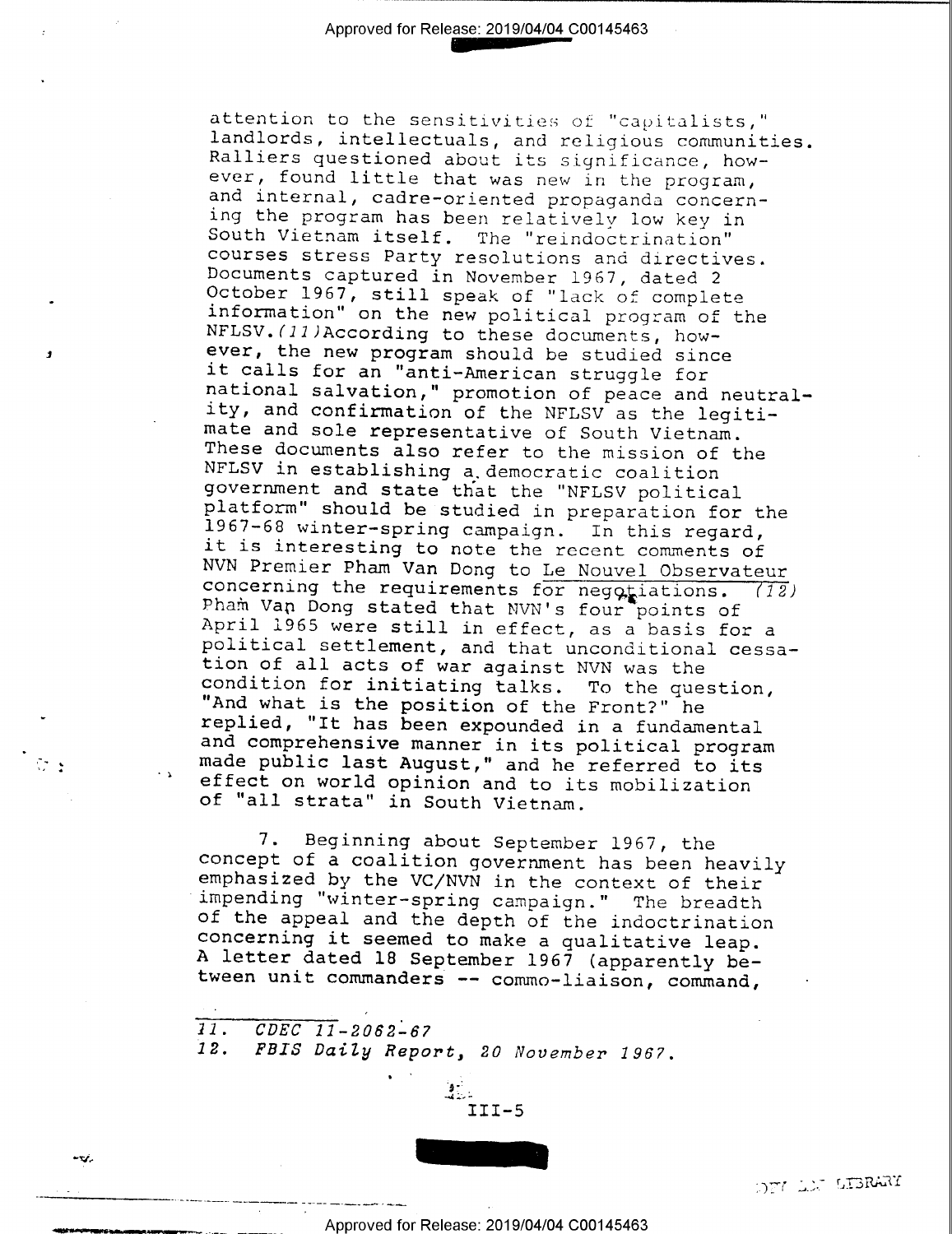and political problems are also discussed) out-<br>and political problems are also discussed) out-<br>ined the VC/NVN's goals in late 1967 and early<br>phase, and the immediate goal for the entire Party<br>during this phase consists o our revolutionary goals. What is important is that<br>we must have tight control over the government,<br>the laborers, and agricultural workers. It does<br>not matter if there are a few notables at the top.<br>The main lines of the Fr cise overall control over it, and if our agents<br>are firmly established and if they properly carry<br>out the principal lines of action of the Front, the<br>Party will lead the revolution to the final objec-<br>tive...." It was note

 $13.$  CDEC 10-1558-67.<br>14. CDEC 10-1995-67.

4

v

hon<sup>4</sup>

-

~14,

' III-6

\_ , \_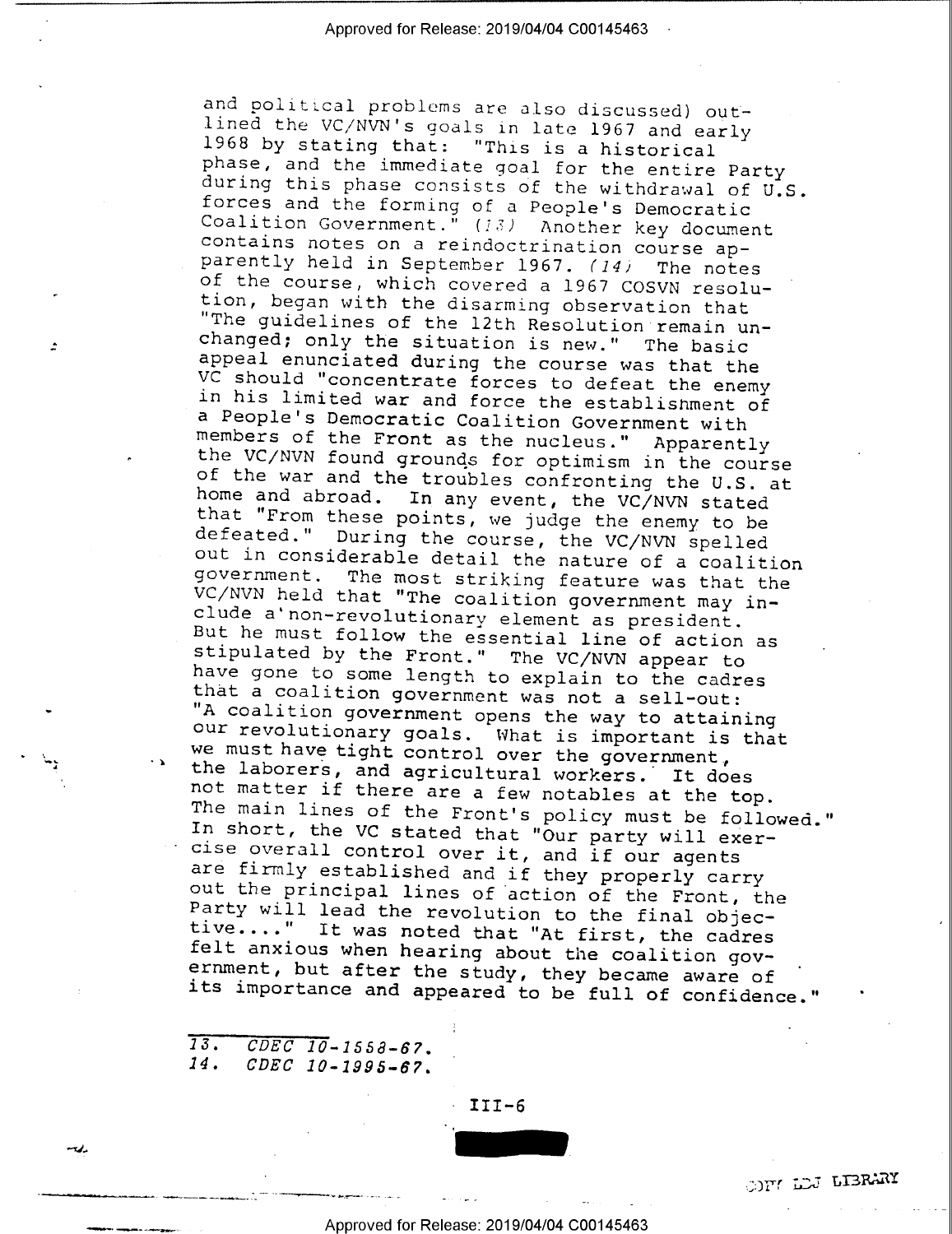8. The VC/NVN also appeared to modify their<br>stand toward the withdrawal of U.S. troops and the<br>creation of a coalition government. They stated that:<br>"The immediate objectives as set forth by the Party<br>at this time are 'sui are being defeated and the puppet forces are deter-<br>iorating. But we are not strong enough now to deal<br>them a lethal blow." Moveover, the COSVN resolu-<br>tion discussed at the reindoctrination session exhorted that: "The people's democratic revolution<br>must not draw a line between its short range objectives and its long range ones, because neutrality<br>is close at hand. From democratic independence we<br>move to socialism....We must take risks and form a coalition government without having to wait until the Americans have completely pulled out...." (15) A troop indoctrination lesson dated 1 September 1967<br>and captured 25 November 1967 stipulates that the VC "do not appreciate a neutral regime which is<br>usually regarded as the third political solution<br>by capitalists." Rather, the goal is to attain<br>"not any type of coalition government, but a condi-<br>tioned one, a coalition go role to the NFLSV after the withdrawal of U.S.<br>aggressors. Only such a coalition government will<br>be able to reunify the country and implement social-<br>ism in both parts of the country." (16)

9. The unrealistic military goals of this<br>"winter-spring campaign" were tied to the establish-<br>ment of a coalition government in a report

 $h_{\lambda}$  to to "During this phase, military victories should be won<br>to change the actual balance of force and to expand Rour the actual balance of force and to expand<br>our scope of control in the countryside. Three<br>quarters of the actual CUN so in the set our scope of control in the countryside. Three<br>quarters of the actual GVN-controlled areas should<br>be liberated, and 30 percent of ARVN posts and guard<br>houses should be crushed in order to enforce the<br>withdrawal of Allied f

 $\bullet$  . In the contract of the contract of the contract of the contract of the contract of the contract of the contract of the contract of the contract of the contract of the contract of the contract of the contract of the

¢

'#"'

-\_..v .\_...\_\_.\_.\_.:|"——~"—~<'~v--~--'~——'—> ---~—-~ - < - - - V <sup>~</sup>»»

15. CDEC 10-1995-67. 16. CDEC 11-2552-67. 17. Field Information Report, Kien Hoa Province, 10/167467, Dated 28 October 1967.

 $III-7$ 



-T77 ;.: r...:s?,m'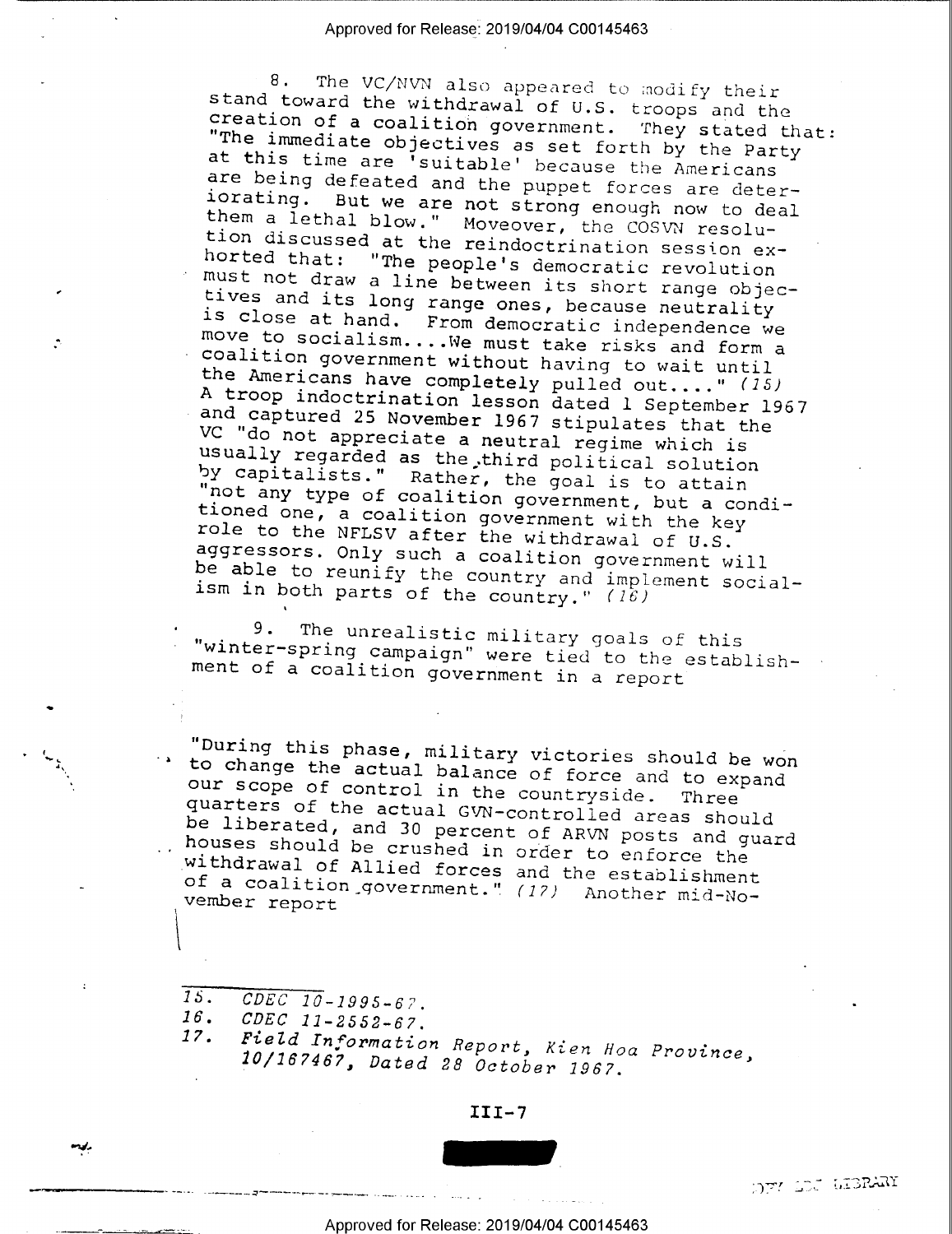that only the first phase of the 1967-68 winter-spring<br>campaign, for October 1967 to the 1968 winter-spring campaign, for October 1967 to March 1968, has been prepared so far. Plans for the second phase, from April<br>to June 1968, will be drawn up later "in accordance" to June 1968, will be drawn up later "in accordance with<br>the situation." (18) This report describes the two in the situation." (18) This report describes the two immediate targets of the struggle as follows: (1) use all forces to weaken the Americans' will to invade South Vietnam and to force them to pull out of SVN, and (2) To force the U.S. to accept the Front as the only representative of the South Vietnamese people and to To force the U.S. to accept the Front as the only form a coalition-democratic-peaceful-neutral government<br>in which the NFLSV is the principal element. American<br>troops must be with y troops must be withdrawn, the report continued, and<br>"The internal problems of South Wistons week', and in which the NFLSV is the principal element. The internal problems of South Vietnam must be resolved<br>by the South Vietnamese people." Admitting that the by the south Vietnamese people." Admitting that the ve cannot completely destroy the American troops, the<br>report stated that causing the U.S. "beaux failures" report stated that causing the U.S. "heavy failures" will force withdrawal and recognition of the Front.

l0. On the subject of negotiations, the VC/NVN characteristically engaged in a question-and-answer approach. Thus, they asked: "If the Americans recog-<br>nize the NFLSV, do we negotiate with them?" The<br>answer was: "The NFLSV will negotiate, but we will nize the NFLSV, do we negotiate with them?" The not neglect our objectives -- the withdrawal of the<br>American troops during a fixed short period of time and the formation of a coalition-democratic-peacefulelement....At the central level, the coalition govern-<br>ment will include elements of all religions and now neutral government of which the NFLSV is the principal ment will include elements of all religions and may include a number of puppet elements. At zone level  $\cdot$  there will be limited coalition. At province level, the coalition government authorities may include, acthe people. At the village level the authority must<br>be entirely elected by the people. The Party must be cording to the local situation, representatives of be entirely elected by the people. The Party must hold<br>the people's organizations at this low level in order the people's organizations at this low level in order<br>to back up the high level in the correct implementation co back up the high level in the correct implementation<br>of Party policy...." In part, the above report cases of Party policy...." In part, the above report seems<br>to describe in a believable fashion the "lawared" to describe in a believable fashion the "layered" nature of the coalition envisaged by the VC/NVN. The report, however, then goes on to repeat the unrealistic military goals of wearing down the U.S., destroying ARVN, and bringing about a general uprising, adding that these "three conditions... outline the policy of the Party drawn up a year ago." (19) these "three conditions...outline the policy of the Party...

.111-s

za. 19'

/

 $\mathbb{C}\mathrm{DFT}$  . For a probl ' ~41-nvi ;— \_\_ —v\_i-\_ -> .- -~.\_\_— ta .\_ ' <sup>L</sup>\  $L$   $\overline{\text{BRANT}}$ 

With Release: 2019/04/04 C00145463

I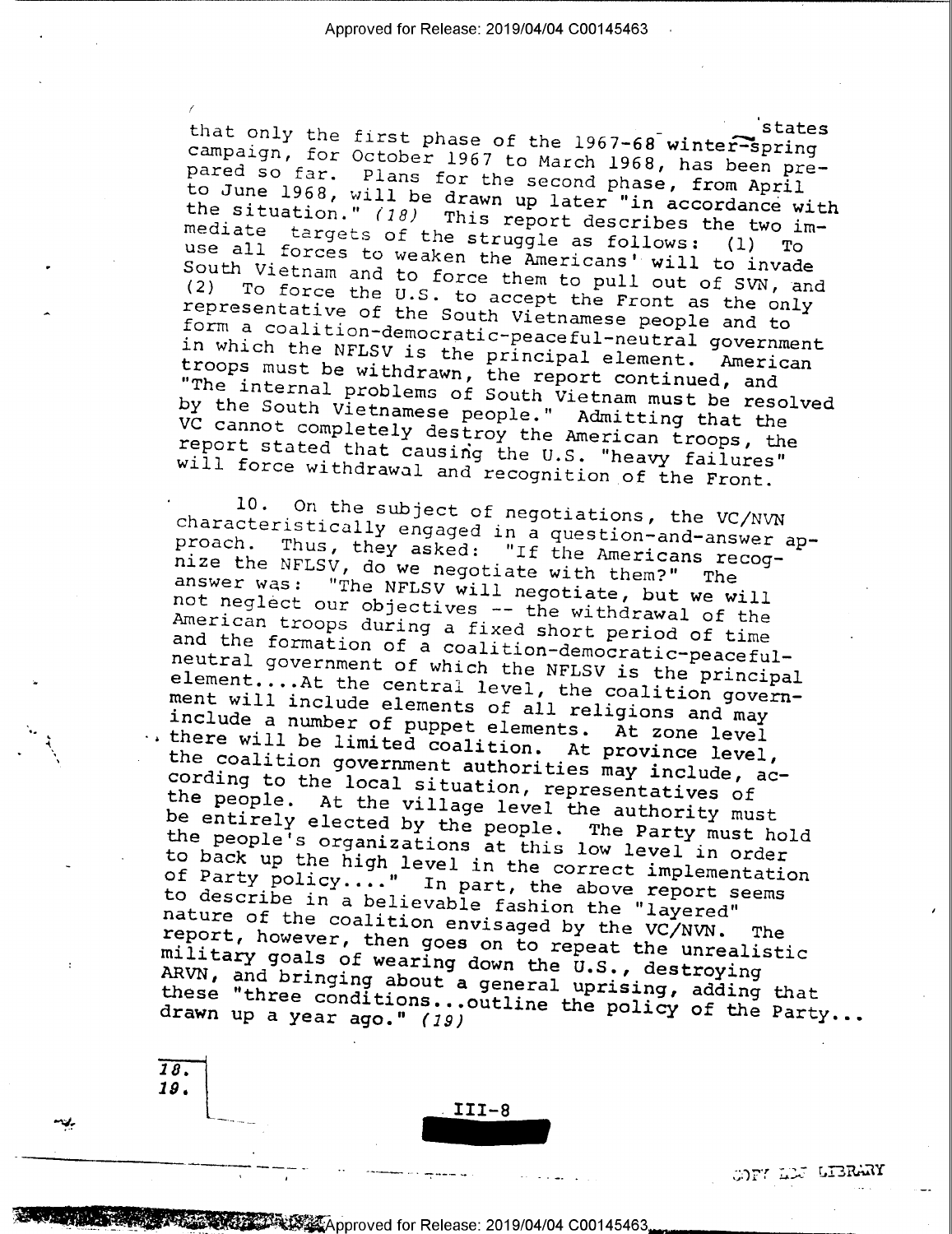11. Despite public statements that the upcoming<br>U.S. elections make no difference in their war plans,<br>the VC/NVW appear to put some weight on the elections<br>in timing their moves. For example, the report from<br>Tay Ninh state

12. It appears that the VC/NVN emphasis on co-<br>altion government is, at least in part, preparation<br>for a potential negotiating move. Should they reach<br>a point, through intensified military action, where<br>they have made gain documents, and on the basis of tactical and stra-<br>tegic considerations as viewed by U.S. military<br>observers, the "choice point" now seems to be on or<br>before March 1968.

 $20.$  Ibid. 21.( 22. CDEC 02-1846-67.

/

-.1, <sup>w</sup>

>gy . 5

~

III-9